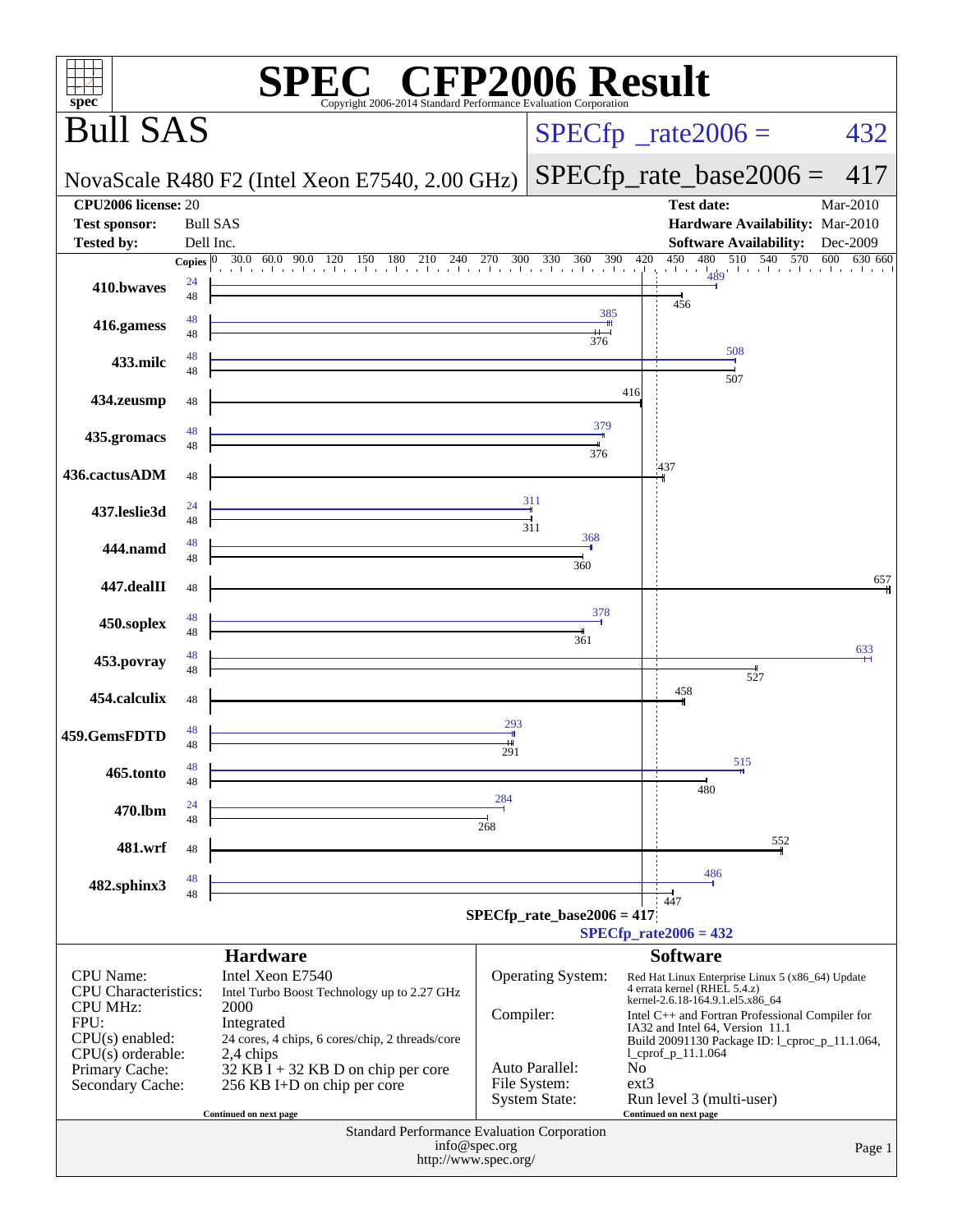

### Bull SAS

#### $SPECTp_rate2006 = 432$

NovaScale R480 F2 (Intel Xeon E7540, 2.00 GHz)

[SPECfp\\_rate\\_base2006 =](http://www.spec.org/auto/cpu2006/Docs/result-fields.html#SPECfpratebase2006) 417

**[CPU2006 license:](http://www.spec.org/auto/cpu2006/Docs/result-fields.html#CPU2006license)** 20 **[Test date:](http://www.spec.org/auto/cpu2006/Docs/result-fields.html#Testdate)** Mar-2010 **[Test sponsor:](http://www.spec.org/auto/cpu2006/Docs/result-fields.html#Testsponsor)** Bull SAS **[Hardware Availability:](http://www.spec.org/auto/cpu2006/Docs/result-fields.html#HardwareAvailability)** Mar-2010

#### **[Tested by:](http://www.spec.org/auto/cpu2006/Docs/result-fields.html#Testedby)** Dell Inc. **[Software Availability:](http://www.spec.org/auto/cpu2006/Docs/result-fields.html#SoftwareAvailability)** Dec-2009 [L3 Cache:](http://www.spec.org/auto/cpu2006/Docs/result-fields.html#L3Cache) 18 MB I+D on chip per chip<br>Other Cache: None [Other Cache:](http://www.spec.org/auto/cpu2006/Docs/result-fields.html#OtherCache) [Memory:](http://www.spec.org/auto/cpu2006/Docs/result-fields.html#Memory) 256 GB (64 x 4 GB DDR3-1066 QR RDIMM, CL7, ECC) [Disk Subsystem:](http://www.spec.org/auto/cpu2006/Docs/result-fields.html#DiskSubsystem) 1 x 300 GB 10000 RPM SAS 6Gb [Other Hardware:](http://www.spec.org/auto/cpu2006/Docs/result-fields.html#OtherHardware) None [Base Pointers:](http://www.spec.org/auto/cpu2006/Docs/result-fields.html#BasePointers) 64-bit<br>Peak Pointers: 32/64-bit [Peak Pointers:](http://www.spec.org/auto/cpu2006/Docs/result-fields.html#PeakPointers) [Other Software:](http://www.spec.org/auto/cpu2006/Docs/result-fields.html#OtherSoftware) Binutils 2.18.50.0.7.20080502

| <b>Results Table</b> |               |                |       |                |            |                |                 |               |                |              |                |              |                |              |  |
|----------------------|---------------|----------------|-------|----------------|------------|----------------|-----------------|---------------|----------------|--------------|----------------|--------------|----------------|--------------|--|
|                      | <b>Base</b>   |                |       |                |            |                |                 |               | <b>Peak</b>    |              |                |              |                |              |  |
| <b>Benchmark</b>     | <b>Copies</b> | <b>Seconds</b> | Ratio | <b>Seconds</b> | Ratio      | <b>Seconds</b> | Ratio           | <b>Copies</b> | <b>Seconds</b> | <b>Ratio</b> | <b>Seconds</b> | <b>Ratio</b> | <b>Seconds</b> | <b>Ratio</b> |  |
| 410.bwaves           | 48            | 1430           | 456   | 1429           | 456        | 1431           | 456             | 24            | 667            | 489          | 666            | 490          | 667            | 489          |  |
| 416.gamess           | 48            | 2524           | 372   | 2499           | <u>376</u> | 2430           | 387             | 48            | 2446           | 384          | 2423           | 388          | 2439           | <u>385</u>   |  |
| $433$ .milc          | 48            | 868            | 507   | 869            | 507        | 869            | 507             | 48            | 868            | 508          | 868            | 507          | 867            | 508          |  |
| $434$ . zeusmp       | 48            | 1050           | 416   | 1050           | 416        | 1048           | 417             | 48            | 1050           | 416          | 1050           | 416          | 1048           | 417          |  |
| 435.gromacs          | 48            | 912            | 376   | 915            | 375        | 911            | 376             | 48            | 903            | 379          | 904            | 379          | 900            | 381          |  |
| 436.cactusADM        | 48            | 1306           | 439   | 1311           | 437        | 1312           | 437             | 48            | 1306           | 439          | 1311           | 437          | 1312           | 437          |  |
| 437.leslie3d         | 48            | 1451           | 311   | 1450           | 311        | 1454           | 31 <sub>0</sub> | 24            | 725            | 311          | 725            | 311          | 730            | 309          |  |
| 444.namd             | 48            | 1069           | 360   | 1070           | 360        | 1070           | 360             | 48            | 1043           | 369          | 1049           | 367          | 1046           | 368          |  |
| 447.dealII           | 48            | 836            | 657   | 835            | 658        | 839            | 654             | 48            | 836            | 657          | 835            | 658          | 839            | 654          |  |
| $450$ .soplex        | 48            | 1109           | 361   | 1114           | 359        | 1109           | 361             | 48            | 1059           | 378          | 1059           | 378          | 1060           | 378          |  |
| 453.povray           | 48            | 484            | 527   | 483            | 529        | 485            | 527             | 48            | 400            | 639          | 404            | 633          | 404            | 633          |  |
| 454.calculix         | 48            | 864            | 459   | 868            | 456        | 865            | 458             | 48            | 864            | 459          | 868            | 456          | 865            | 458          |  |
| 459.GemsFDTD         | 48            | 1752           | 291   | 1768           | 288        | 1739           | 293             | 48            | 1731           | 294          | 1744           | 292          | 1736           | 293          |  |
| 465.tonto            | 48            | 984            | 480   | 983            | 480        | 986            | 479             | 48            | 918            | 515          | 916            | 516          | 922            | 512          |  |
| 470.1bm              | 48            | 2461           | 268   | 2464           | 268        | 2464           | 268             | 24            | 1162           | 284          | 1162           | <u>284</u>   | 1162           | 284          |  |
| 481.wrf              | 48            | 972            | 552   | 970            | 553        | 972            | 552             | 48            | 972            | 552          | 970            | 553          | 972            | 552          |  |
| 482.sphinx3          | 48            | 2092           | 447   | 2091           | 447        | 2093           | 447             | 48            | 1927           | 486          | 1924           | 486          | 1923           | 487          |  |

#### **[Submit Notes](http://www.spec.org/auto/cpu2006/Docs/result-fields.html#SubmitNotes)**

The config file option 'submit' was used. numactl was used to bind copies to the cores

#### **[Operating System Notes](http://www.spec.org/auto/cpu2006/Docs/result-fields.html#OperatingSystemNotes)**

'ulimit -s unlimited' was used to set the stacksize to unlimited prior to run

#### **[Platform Notes](http://www.spec.org/auto/cpu2006/Docs/result-fields.html#PlatformNotes)**

 vm.zone\_reclaim\_mode = 1 in /etc/sysctl.conf file BIOS Settings: Power Management = Maximum Performance (Default = Active Power Controller)

> Standard Performance Evaluation Corporation [info@spec.org](mailto:info@spec.org) <http://www.spec.org/>

Page 2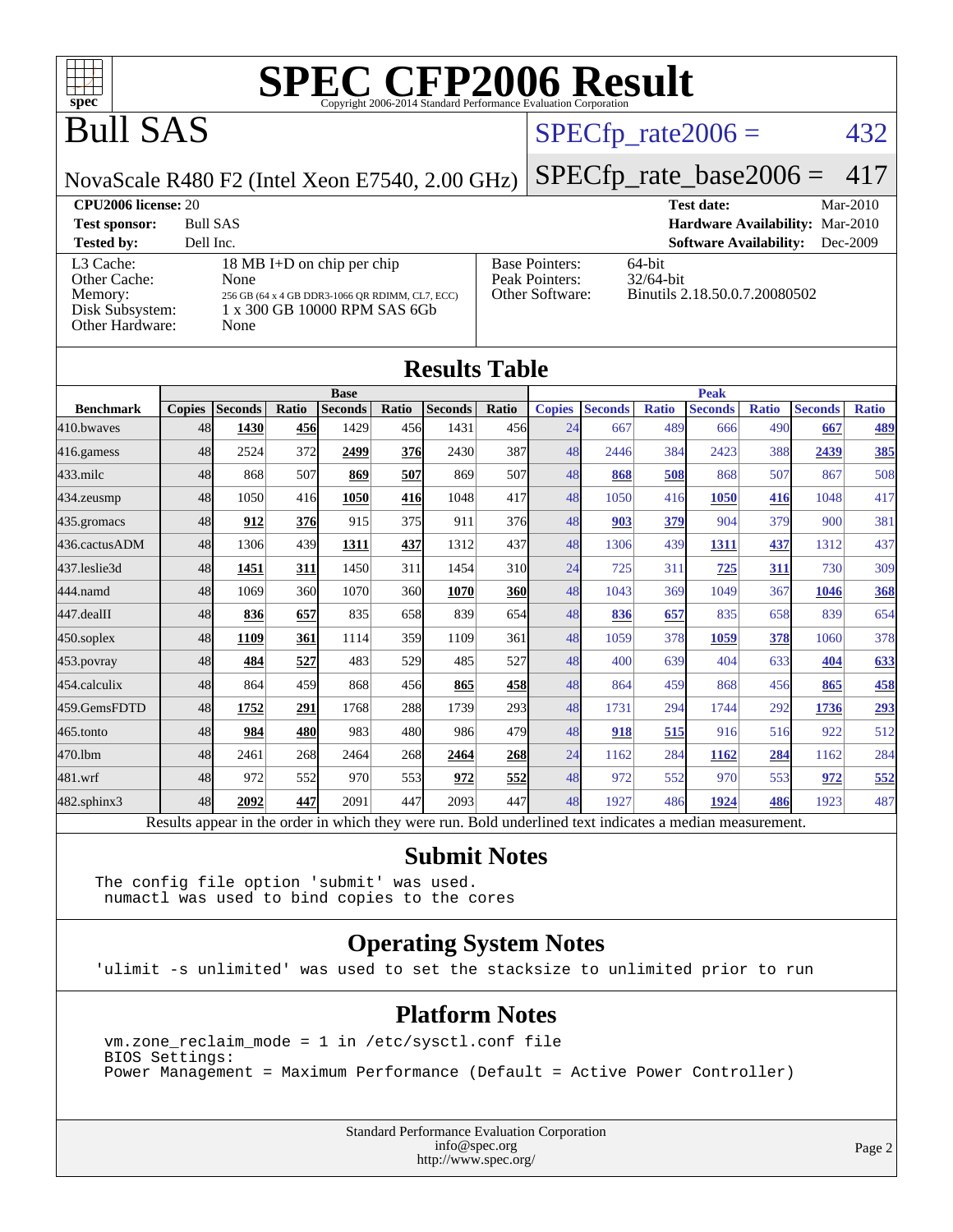

## Bull SAS

 $SPECTp_rate2006 = 432$ 

[SPECfp\\_rate\\_base2006 =](http://www.spec.org/auto/cpu2006/Docs/result-fields.html#SPECfpratebase2006) 417

NovaScale R480 F2 (Intel Xeon E7540, 2.00 GHz)

**[Tested by:](http://www.spec.org/auto/cpu2006/Docs/result-fields.html#Testedby)** Dell Inc. **[Software Availability:](http://www.spec.org/auto/cpu2006/Docs/result-fields.html#SoftwareAvailability)** Dec-2009

**[CPU2006 license:](http://www.spec.org/auto/cpu2006/Docs/result-fields.html#CPU2006license)** 20 **[Test date:](http://www.spec.org/auto/cpu2006/Docs/result-fields.html#Testdate)** Mar-2010 **[Test sponsor:](http://www.spec.org/auto/cpu2006/Docs/result-fields.html#Testsponsor)** Bull SAS **[Hardware Availability:](http://www.spec.org/auto/cpu2006/Docs/result-fields.html#HardwareAvailability)** Mar-2010

#### **[General Notes](http://www.spec.org/auto/cpu2006/Docs/result-fields.html#GeneralNotes)**

The Dell PowerEdge R910 and

 the Bull NovaScale R480 F2 models are electronically equivalent. The results have been measured on a Dell PowerEdge R910 model.

#### **[Base Compiler Invocation](http://www.spec.org/auto/cpu2006/Docs/result-fields.html#BaseCompilerInvocation)**

[C benchmarks](http://www.spec.org/auto/cpu2006/Docs/result-fields.html#Cbenchmarks):  $-m64$ 

[C++ benchmarks:](http://www.spec.org/auto/cpu2006/Docs/result-fields.html#CXXbenchmarks) [icpc -m64](http://www.spec.org/cpu2006/results/res2010q3/cpu2006-20100621-11899.flags.html#user_CXXbase_intel_icpc_64bit_bedb90c1146cab66620883ef4f41a67e)

[Fortran benchmarks](http://www.spec.org/auto/cpu2006/Docs/result-fields.html#Fortranbenchmarks): [ifort -m64](http://www.spec.org/cpu2006/results/res2010q3/cpu2006-20100621-11899.flags.html#user_FCbase_intel_ifort_64bit_ee9d0fb25645d0210d97eb0527dcc06e)

[Benchmarks using both Fortran and C](http://www.spec.org/auto/cpu2006/Docs/result-fields.html#BenchmarksusingbothFortranandC): [icc -m64](http://www.spec.org/cpu2006/results/res2010q3/cpu2006-20100621-11899.flags.html#user_CC_FCbase_intel_icc_64bit_0b7121f5ab7cfabee23d88897260401c) [ifort -m64](http://www.spec.org/cpu2006/results/res2010q3/cpu2006-20100621-11899.flags.html#user_CC_FCbase_intel_ifort_64bit_ee9d0fb25645d0210d97eb0527dcc06e)

#### **[Base Portability Flags](http://www.spec.org/auto/cpu2006/Docs/result-fields.html#BasePortabilityFlags)**

| 410.bwaves: -DSPEC CPU LP64<br>416.gamess: - DSPEC_CPU_LP64 |                                                                |
|-------------------------------------------------------------|----------------------------------------------------------------|
| 433.milc: -DSPEC CPU LP64                                   |                                                                |
| 434.zeusmp: -DSPEC_CPU_LP64                                 |                                                                |
| 435.gromacs: -DSPEC CPU LP64 -nofor main                    |                                                                |
| 436.cactusADM: -DSPEC CPU LP64 -nofor main                  |                                                                |
| 437.leslie3d: -DSPEC CPU LP64                               |                                                                |
| 444.namd: -DSPEC CPU LP64                                   |                                                                |
| 447.dealII: -DSPEC CPU LP64                                 |                                                                |
| 450.soplex: -DSPEC_CPU_LP64                                 |                                                                |
| 453.povray: -DSPEC CPU LP64                                 |                                                                |
| 454.calculix: - DSPEC CPU LP64 - nofor main                 |                                                                |
| 459.GemsFDTD: - DSPEC_CPU_LP64                              |                                                                |
| 465.tonto: - DSPEC CPU LP64                                 |                                                                |
| 470.1bm: - DSPEC CPU LP64                                   |                                                                |
|                                                             | 481.wrf: -DSPEC CPU_LP64 -DSPEC_CPU_CASE_FLAG -DSPEC_CPU_LINUX |
| 482.sphinx3: -DSPEC_CPU_LP64                                |                                                                |

#### **[Base Optimization Flags](http://www.spec.org/auto/cpu2006/Docs/result-fields.html#BaseOptimizationFlags)**

[C benchmarks](http://www.spec.org/auto/cpu2006/Docs/result-fields.html#Cbenchmarks): [-xSSE4.2](http://www.spec.org/cpu2006/results/res2010q3/cpu2006-20100621-11899.flags.html#user_CCbase_f-xSSE42_f91528193cf0b216347adb8b939d4107) [-ipo](http://www.spec.org/cpu2006/results/res2010q3/cpu2006-20100621-11899.flags.html#user_CCbase_f-ipo) [-O3](http://www.spec.org/cpu2006/results/res2010q3/cpu2006-20100621-11899.flags.html#user_CCbase_f-O3) [-no-prec-div](http://www.spec.org/cpu2006/results/res2010q3/cpu2006-20100621-11899.flags.html#user_CCbase_f-no-prec-div) [-static](http://www.spec.org/cpu2006/results/res2010q3/cpu2006-20100621-11899.flags.html#user_CCbase_f-static)

[C++ benchmarks:](http://www.spec.org/auto/cpu2006/Docs/result-fields.html#CXXbenchmarks) [-xSSE4.2](http://www.spec.org/cpu2006/results/res2010q3/cpu2006-20100621-11899.flags.html#user_CXXbase_f-xSSE42_f91528193cf0b216347adb8b939d4107) [-ipo](http://www.spec.org/cpu2006/results/res2010q3/cpu2006-20100621-11899.flags.html#user_CXXbase_f-ipo) [-O3](http://www.spec.org/cpu2006/results/res2010q3/cpu2006-20100621-11899.flags.html#user_CXXbase_f-O3) [-no-prec-div](http://www.spec.org/cpu2006/results/res2010q3/cpu2006-20100621-11899.flags.html#user_CXXbase_f-no-prec-div) [-static](http://www.spec.org/cpu2006/results/res2010q3/cpu2006-20100621-11899.flags.html#user_CXXbase_f-static)

Continued on next page

Standard Performance Evaluation Corporation [info@spec.org](mailto:info@spec.org) <http://www.spec.org/>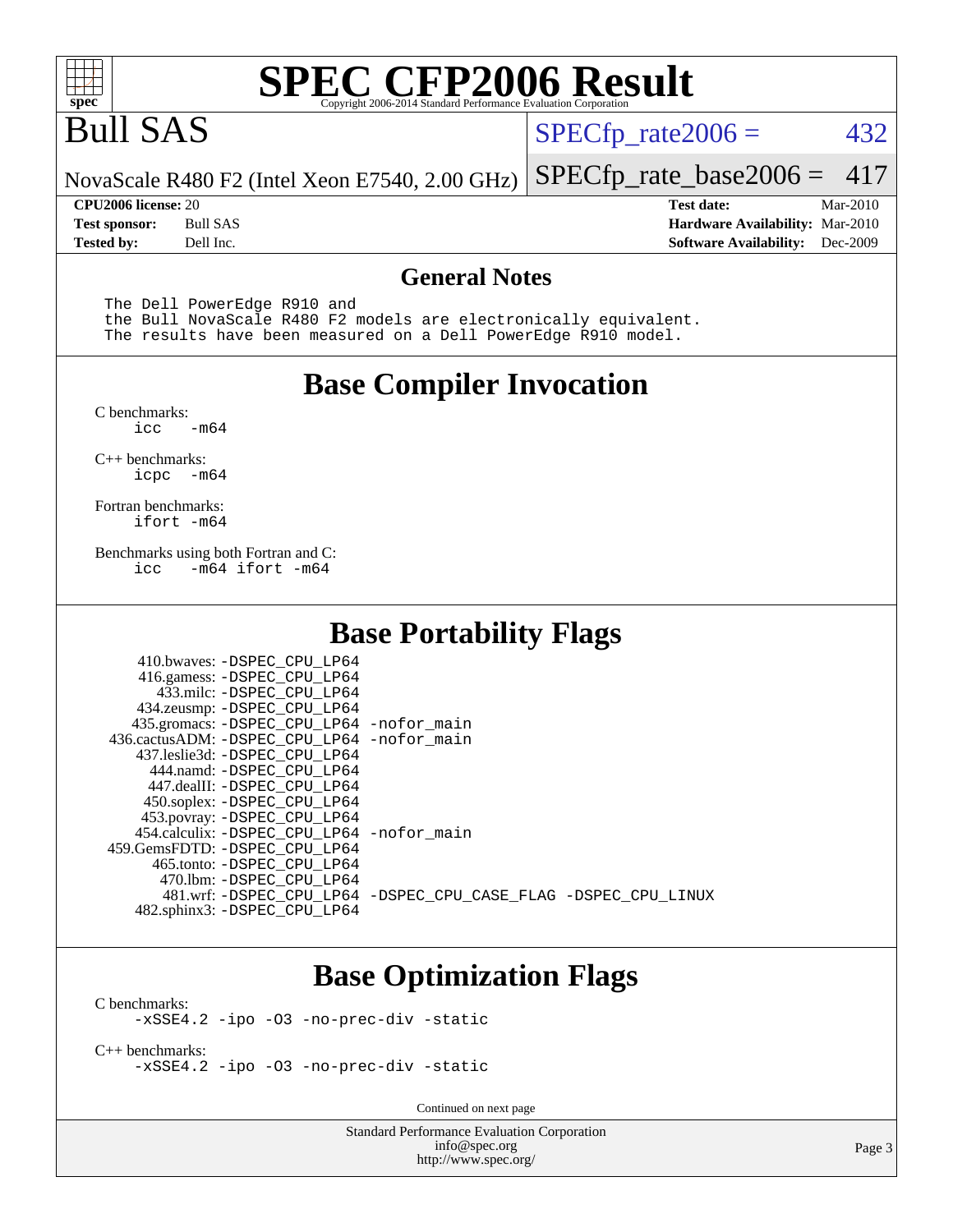

Bull SAS

 $SPECTp_rate2006 = 432$ 

[SPECfp\\_rate\\_base2006 =](http://www.spec.org/auto/cpu2006/Docs/result-fields.html#SPECfpratebase2006) 417

NovaScale R480 F2 (Intel Xeon E7540, 2.00 GHz)

**[CPU2006 license:](http://www.spec.org/auto/cpu2006/Docs/result-fields.html#CPU2006license)** 20 **[Test date:](http://www.spec.org/auto/cpu2006/Docs/result-fields.html#Testdate)** Mar-2010 **[Test sponsor:](http://www.spec.org/auto/cpu2006/Docs/result-fields.html#Testsponsor)** Bull SAS **[Hardware Availability:](http://www.spec.org/auto/cpu2006/Docs/result-fields.html#HardwareAvailability)** Mar-2010 **[Tested by:](http://www.spec.org/auto/cpu2006/Docs/result-fields.html#Testedby)** Dell Inc. **[Software Availability:](http://www.spec.org/auto/cpu2006/Docs/result-fields.html#SoftwareAvailability)** Dec-2009

#### **[Base Optimization Flags \(Continued\)](http://www.spec.org/auto/cpu2006/Docs/result-fields.html#BaseOptimizationFlags)**

[Fortran benchmarks](http://www.spec.org/auto/cpu2006/Docs/result-fields.html#Fortranbenchmarks): [-xSSE4.2](http://www.spec.org/cpu2006/results/res2010q3/cpu2006-20100621-11899.flags.html#user_FCbase_f-xSSE42_f91528193cf0b216347adb8b939d4107) [-ipo](http://www.spec.org/cpu2006/results/res2010q3/cpu2006-20100621-11899.flags.html#user_FCbase_f-ipo) [-O3](http://www.spec.org/cpu2006/results/res2010q3/cpu2006-20100621-11899.flags.html#user_FCbase_f-O3) [-no-prec-div](http://www.spec.org/cpu2006/results/res2010q3/cpu2006-20100621-11899.flags.html#user_FCbase_f-no-prec-div) [-static](http://www.spec.org/cpu2006/results/res2010q3/cpu2006-20100621-11899.flags.html#user_FCbase_f-static)

[Benchmarks using both Fortran and C](http://www.spec.org/auto/cpu2006/Docs/result-fields.html#BenchmarksusingbothFortranandC): [-xSSE4.2](http://www.spec.org/cpu2006/results/res2010q3/cpu2006-20100621-11899.flags.html#user_CC_FCbase_f-xSSE42_f91528193cf0b216347adb8b939d4107) [-ipo](http://www.spec.org/cpu2006/results/res2010q3/cpu2006-20100621-11899.flags.html#user_CC_FCbase_f-ipo) [-O3](http://www.spec.org/cpu2006/results/res2010q3/cpu2006-20100621-11899.flags.html#user_CC_FCbase_f-O3) [-no-prec-div](http://www.spec.org/cpu2006/results/res2010q3/cpu2006-20100621-11899.flags.html#user_CC_FCbase_f-no-prec-div) [-static](http://www.spec.org/cpu2006/results/res2010q3/cpu2006-20100621-11899.flags.html#user_CC_FCbase_f-static)

**[Peak Compiler Invocation](http://www.spec.org/auto/cpu2006/Docs/result-fields.html#PeakCompilerInvocation)**

[C benchmarks \(except as noted below\)](http://www.spec.org/auto/cpu2006/Docs/result-fields.html#Cbenchmarksexceptasnotedbelow):  $\text{icc}$  -m64

482.sphinx3: [icc -m32](http://www.spec.org/cpu2006/results/res2010q3/cpu2006-20100621-11899.flags.html#user_peakCCLD482_sphinx3_intel_icc_32bit_a6a621f8d50482236b970c6ac5f55f93)

[C++ benchmarks \(except as noted below\):](http://www.spec.org/auto/cpu2006/Docs/result-fields.html#CXXbenchmarksexceptasnotedbelow) [icpc -m64](http://www.spec.org/cpu2006/results/res2010q3/cpu2006-20100621-11899.flags.html#user_CXXpeak_intel_icpc_64bit_bedb90c1146cab66620883ef4f41a67e)

450.soplex: [icpc -m32](http://www.spec.org/cpu2006/results/res2010q3/cpu2006-20100621-11899.flags.html#user_peakCXXLD450_soplex_intel_icpc_32bit_4e5a5ef1a53fd332b3c49e69c3330699)

[Fortran benchmarks](http://www.spec.org/auto/cpu2006/Docs/result-fields.html#Fortranbenchmarks): [ifort -m64](http://www.spec.org/cpu2006/results/res2010q3/cpu2006-20100621-11899.flags.html#user_FCpeak_intel_ifort_64bit_ee9d0fb25645d0210d97eb0527dcc06e)

[Benchmarks using both Fortran and C](http://www.spec.org/auto/cpu2006/Docs/result-fields.html#BenchmarksusingbothFortranandC): [icc -m64](http://www.spec.org/cpu2006/results/res2010q3/cpu2006-20100621-11899.flags.html#user_CC_FCpeak_intel_icc_64bit_0b7121f5ab7cfabee23d88897260401c) [ifort -m64](http://www.spec.org/cpu2006/results/res2010q3/cpu2006-20100621-11899.flags.html#user_CC_FCpeak_intel_ifort_64bit_ee9d0fb25645d0210d97eb0527dcc06e)

#### **[Peak Portability Flags](http://www.spec.org/auto/cpu2006/Docs/result-fields.html#PeakPortabilityFlags)**

| 410.bwaves: -DSPEC CPU LP64                |                                                                |
|--------------------------------------------|----------------------------------------------------------------|
| 416.gamess: -DSPEC_CPU_LP64                |                                                                |
| 433.milc: -DSPEC CPU LP64                  |                                                                |
| 434.zeusmp: -DSPEC_CPU_LP64                |                                                                |
| 435.gromacs: -DSPEC_CPU_LP64 -nofor_main   |                                                                |
| 436.cactusADM: -DSPEC CPU LP64 -nofor main |                                                                |
| 437.leslie3d: -DSPEC CPU LP64              |                                                                |
| 444.namd: -DSPEC CPU LP64                  |                                                                |
| 447.dealII: -DSPEC CPU LP64                |                                                                |
| 453.povray: -DSPEC_CPU_LP64                |                                                                |
| 454.calculix: -DSPEC CPU LP64 -nofor main  |                                                                |
| 459.GemsFDTD: -DSPEC CPU LP64              |                                                                |
| 465.tonto: -DSPEC CPU LP64                 |                                                                |
| 470.1bm: - DSPEC CPU LP64                  |                                                                |
|                                            | 481.wrf: -DSPEC_CPU_LP64 -DSPEC_CPU_CASE_FLAG -DSPEC_CPU_LINUX |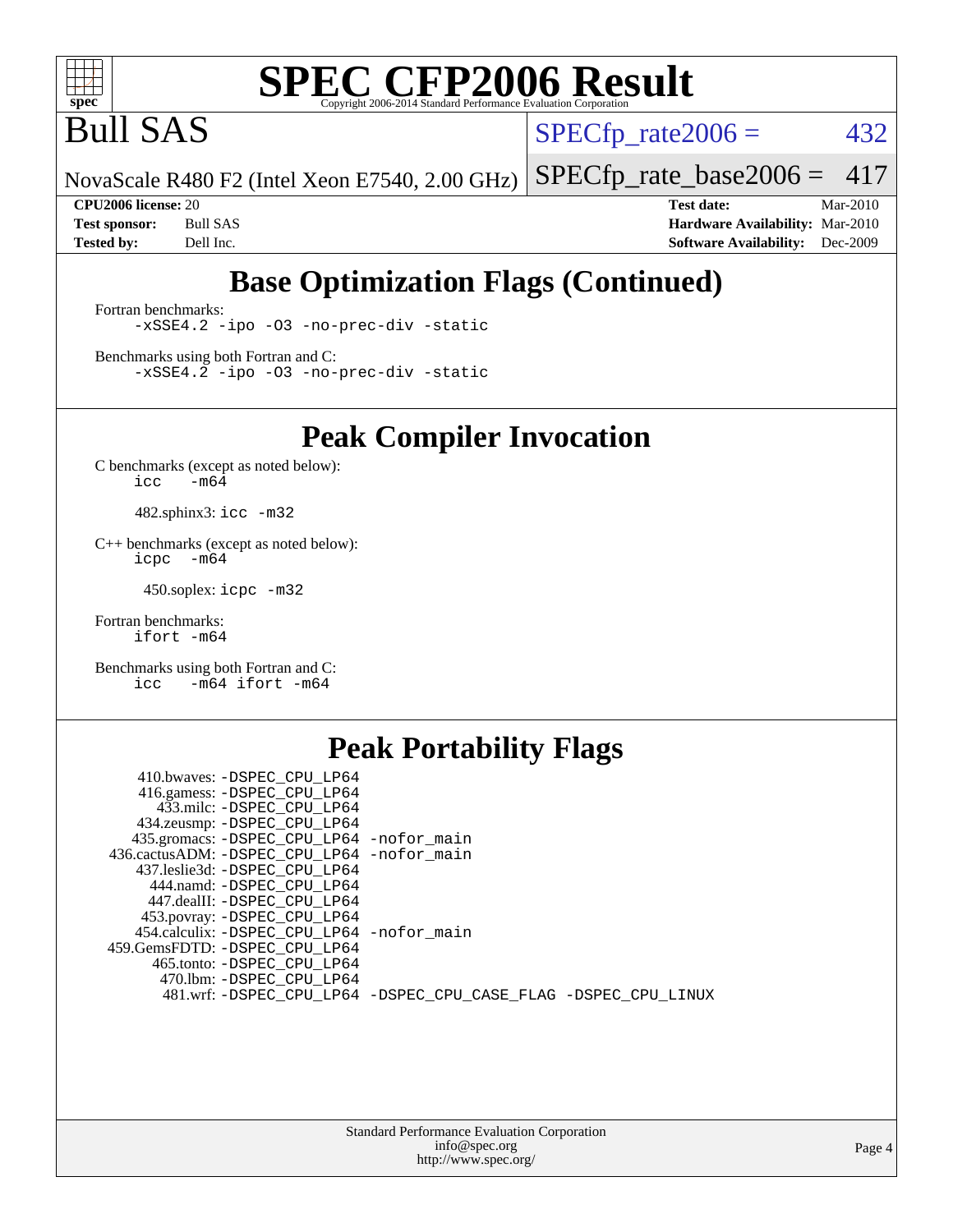

## Bull SAS

 $SPECTp\_rate2006 = 432$ 

NovaScale R480 F2 (Intel Xeon E7540, 2.00 GHz)

[SPECfp\\_rate\\_base2006 =](http://www.spec.org/auto/cpu2006/Docs/result-fields.html#SPECfpratebase2006) 417

**[CPU2006 license:](http://www.spec.org/auto/cpu2006/Docs/result-fields.html#CPU2006license)** 20 **[Test date:](http://www.spec.org/auto/cpu2006/Docs/result-fields.html#Testdate)** Mar-2010 **[Test sponsor:](http://www.spec.org/auto/cpu2006/Docs/result-fields.html#Testsponsor)** Bull SAS **[Hardware Availability:](http://www.spec.org/auto/cpu2006/Docs/result-fields.html#HardwareAvailability)** Mar-2010 **[Tested by:](http://www.spec.org/auto/cpu2006/Docs/result-fields.html#Testedby)** Dell Inc. **[Software Availability:](http://www.spec.org/auto/cpu2006/Docs/result-fields.html#SoftwareAvailability)** Dec-2009

#### **[Peak Optimization Flags](http://www.spec.org/auto/cpu2006/Docs/result-fields.html#PeakOptimizationFlags)**

#### [C benchmarks](http://www.spec.org/auto/cpu2006/Docs/result-fields.html#Cbenchmarks):

 433.milc: [-xSSE4.2](http://www.spec.org/cpu2006/results/res2010q3/cpu2006-20100621-11899.flags.html#user_peakPASS2_CFLAGSPASS2_LDFLAGS433_milc_f-xSSE42_f91528193cf0b216347adb8b939d4107)(pass 2) [-prof-gen](http://www.spec.org/cpu2006/results/res2010q3/cpu2006-20100621-11899.flags.html#user_peakPASS1_CFLAGSPASS1_LDFLAGS433_milc_prof_gen_e43856698f6ca7b7e442dfd80e94a8fc)(pass 1) [-ipo](http://www.spec.org/cpu2006/results/res2010q3/cpu2006-20100621-11899.flags.html#user_peakPASS2_CFLAGSPASS2_LDFLAGS433_milc_f-ipo)(pass 2) [-O3](http://www.spec.org/cpu2006/results/res2010q3/cpu2006-20100621-11899.flags.html#user_peakPASS2_CFLAGSPASS2_LDFLAGS433_milc_f-O3)(pass 2) [-no-prec-div](http://www.spec.org/cpu2006/results/res2010q3/cpu2006-20100621-11899.flags.html#user_peakPASS2_CFLAGSPASS2_LDFLAGS433_milc_f-no-prec-div)(pass 2) [-static](http://www.spec.org/cpu2006/results/res2010q3/cpu2006-20100621-11899.flags.html#user_peakPASS2_CFLAGSPASS2_LDFLAGS433_milc_f-static)(pass 2) [-prof-use](http://www.spec.org/cpu2006/results/res2010q3/cpu2006-20100621-11899.flags.html#user_peakPASS2_CFLAGSPASS2_LDFLAGS433_milc_prof_use_bccf7792157ff70d64e32fe3e1250b55)(pass 2) [-fno-alias](http://www.spec.org/cpu2006/results/res2010q3/cpu2006-20100621-11899.flags.html#user_peakOPTIMIZE433_milc_f-no-alias_694e77f6c5a51e658e82ccff53a9e63a) [-opt-prefetch](http://www.spec.org/cpu2006/results/res2010q3/cpu2006-20100621-11899.flags.html#user_peakOPTIMIZE433_milc_f-opt-prefetch) 470.1bm:  $-xSSE4$ . 2(pass 2)  $-prof-gen(pass 1) -ipo(pass 2) -O3(pass 2)$  $-prof-gen(pass 1) -ipo(pass 2) -O3(pass 2)$  $-prof-gen(pass 1) -ipo(pass 2) -O3(pass 2)$  $-prof-gen(pass 1) -ipo(pass 2) -O3(pass 2)$  $-prof-gen(pass 1) -ipo(pass 2) -O3(pass 2)$  $-prof-gen(pass 1) -ipo(pass 2) -O3(pass 2)$ [-no-prec-div](http://www.spec.org/cpu2006/results/res2010q3/cpu2006-20100621-11899.flags.html#user_peakPASS2_CFLAGSPASS2_LDFLAGS470_lbm_f-no-prec-div)(pass 2) [-static](http://www.spec.org/cpu2006/results/res2010q3/cpu2006-20100621-11899.flags.html#user_peakPASS2_CFLAGSPASS2_LDFLAGS470_lbm_f-static)(pass 2) [-prof-use](http://www.spec.org/cpu2006/results/res2010q3/cpu2006-20100621-11899.flags.html#user_peakPASS2_CFLAGSPASS2_LDFLAGS470_lbm_prof_use_bccf7792157ff70d64e32fe3e1250b55)(pass 2) [-opt-malloc-options=3](http://www.spec.org/cpu2006/results/res2010q3/cpu2006-20100621-11899.flags.html#user_peakOPTIMIZE470_lbm_f-opt-malloc-options_13ab9b803cf986b4ee62f0a5998c2238) [-ansi-alias](http://www.spec.org/cpu2006/results/res2010q3/cpu2006-20100621-11899.flags.html#user_peakOPTIMIZE470_lbm_f-ansi-alias) [-auto-ilp32](http://www.spec.org/cpu2006/results/res2010q3/cpu2006-20100621-11899.flags.html#user_peakCOPTIMIZE470_lbm_f-auto-ilp32) 482.sphinx3: [-xSSE4.2](http://www.spec.org/cpu2006/results/res2010q3/cpu2006-20100621-11899.flags.html#user_peakOPTIMIZE482_sphinx3_f-xSSE42_f91528193cf0b216347adb8b939d4107) [-ipo](http://www.spec.org/cpu2006/results/res2010q3/cpu2006-20100621-11899.flags.html#user_peakOPTIMIZE482_sphinx3_f-ipo) [-O3](http://www.spec.org/cpu2006/results/res2010q3/cpu2006-20100621-11899.flags.html#user_peakOPTIMIZE482_sphinx3_f-O3) [-no-prec-div](http://www.spec.org/cpu2006/results/res2010q3/cpu2006-20100621-11899.flags.html#user_peakOPTIMIZE482_sphinx3_f-no-prec-div) [-static](http://www.spec.org/cpu2006/results/res2010q3/cpu2006-20100621-11899.flags.html#user_peakOPTIMIZE482_sphinx3_f-static) [-unroll2](http://www.spec.org/cpu2006/results/res2010q3/cpu2006-20100621-11899.flags.html#user_peakCOPTIMIZE482_sphinx3_f-unroll_784dae83bebfb236979b41d2422d7ec2) [C++ benchmarks:](http://www.spec.org/auto/cpu2006/Docs/result-fields.html#CXXbenchmarks) 444.namd: [-xSSE4.2](http://www.spec.org/cpu2006/results/res2010q3/cpu2006-20100621-11899.flags.html#user_peakPASS2_CXXFLAGSPASS2_LDFLAGS444_namd_f-xSSE42_f91528193cf0b216347adb8b939d4107)(pass 2) [-prof-gen](http://www.spec.org/cpu2006/results/res2010q3/cpu2006-20100621-11899.flags.html#user_peakPASS1_CXXFLAGSPASS1_LDFLAGS444_namd_prof_gen_e43856698f6ca7b7e442dfd80e94a8fc)(pass 1) [-ipo](http://www.spec.org/cpu2006/results/res2010q3/cpu2006-20100621-11899.flags.html#user_peakPASS2_CXXFLAGSPASS2_LDFLAGS444_namd_f-ipo)(pass 2) [-O3](http://www.spec.org/cpu2006/results/res2010q3/cpu2006-20100621-11899.flags.html#user_peakPASS2_CXXFLAGSPASS2_LDFLAGS444_namd_f-O3)(pass 2) [-no-prec-div](http://www.spec.org/cpu2006/results/res2010q3/cpu2006-20100621-11899.flags.html#user_peakPASS2_CXXFLAGSPASS2_LDFLAGS444_namd_f-no-prec-div)(pass 2) [-static](http://www.spec.org/cpu2006/results/res2010q3/cpu2006-20100621-11899.flags.html#user_peakPASS2_CXXFLAGSPASS2_LDFLAGS444_namd_f-static)(pass 2) [-prof-use](http://www.spec.org/cpu2006/results/res2010q3/cpu2006-20100621-11899.flags.html#user_peakPASS2_CXXFLAGSPASS2_LDFLAGS444_namd_prof_use_bccf7792157ff70d64e32fe3e1250b55)(pass 2) [-fno-alias](http://www.spec.org/cpu2006/results/res2010q3/cpu2006-20100621-11899.flags.html#user_peakCXXOPTIMIZE444_namd_f-no-alias_694e77f6c5a51e658e82ccff53a9e63a) [-auto-ilp32](http://www.spec.org/cpu2006/results/res2010q3/cpu2006-20100621-11899.flags.html#user_peakCXXOPTIMIZE444_namd_f-auto-ilp32) 447.dealII: basepeak = yes 450.soplex: [-xSSE4.2](http://www.spec.org/cpu2006/results/res2010q3/cpu2006-20100621-11899.flags.html#user_peakPASS2_CXXFLAGSPASS2_LDFLAGS450_soplex_f-xSSE42_f91528193cf0b216347adb8b939d4107)(pass 2) [-prof-gen](http://www.spec.org/cpu2006/results/res2010q3/cpu2006-20100621-11899.flags.html#user_peakPASS1_CXXFLAGSPASS1_LDFLAGS450_soplex_prof_gen_e43856698f6ca7b7e442dfd80e94a8fc)(pass 1) [-ipo](http://www.spec.org/cpu2006/results/res2010q3/cpu2006-20100621-11899.flags.html#user_peakPASS2_CXXFLAGSPASS2_LDFLAGS450_soplex_f-ipo)(pass 2) [-O3](http://www.spec.org/cpu2006/results/res2010q3/cpu2006-20100621-11899.flags.html#user_peakPASS2_CXXFLAGSPASS2_LDFLAGS450_soplex_f-O3)(pass 2) [-no-prec-div](http://www.spec.org/cpu2006/results/res2010q3/cpu2006-20100621-11899.flags.html#user_peakPASS2_CXXFLAGSPASS2_LDFLAGS450_soplex_f-no-prec-div)(pass 2) [-static](http://www.spec.org/cpu2006/results/res2010q3/cpu2006-20100621-11899.flags.html#user_peakPASS2_CXXFLAGSPASS2_LDFLAGS450_soplex_f-static)(pass 2) [-prof-use](http://www.spec.org/cpu2006/results/res2010q3/cpu2006-20100621-11899.flags.html#user_peakPASS2_CXXFLAGSPASS2_LDFLAGS450_soplex_prof_use_bccf7792157ff70d64e32fe3e1250b55)(pass 2) [-opt-malloc-options=3](http://www.spec.org/cpu2006/results/res2010q3/cpu2006-20100621-11899.flags.html#user_peakOPTIMIZE450_soplex_f-opt-malloc-options_13ab9b803cf986b4ee62f0a5998c2238) 453.povray: [-xSSE4.2](http://www.spec.org/cpu2006/results/res2010q3/cpu2006-20100621-11899.flags.html#user_peakPASS2_CXXFLAGSPASS2_LDFLAGS453_povray_f-xSSE42_f91528193cf0b216347adb8b939d4107)(pass 2) [-prof-gen](http://www.spec.org/cpu2006/results/res2010q3/cpu2006-20100621-11899.flags.html#user_peakPASS1_CXXFLAGSPASS1_LDFLAGS453_povray_prof_gen_e43856698f6ca7b7e442dfd80e94a8fc)(pass 1) [-ipo](http://www.spec.org/cpu2006/results/res2010q3/cpu2006-20100621-11899.flags.html#user_peakPASS2_CXXFLAGSPASS2_LDFLAGS453_povray_f-ipo)(pass 2) [-O3](http://www.spec.org/cpu2006/results/res2010q3/cpu2006-20100621-11899.flags.html#user_peakPASS2_CXXFLAGSPASS2_LDFLAGS453_povray_f-O3)(pass 2) [-no-prec-div](http://www.spec.org/cpu2006/results/res2010q3/cpu2006-20100621-11899.flags.html#user_peakPASS2_CXXFLAGSPASS2_LDFLAGS453_povray_f-no-prec-div)(pass 2) [-static](http://www.spec.org/cpu2006/results/res2010q3/cpu2006-20100621-11899.flags.html#user_peakPASS2_CXXFLAGSPASS2_LDFLAGS453_povray_f-static)(pass 2) [-prof-use](http://www.spec.org/cpu2006/results/res2010q3/cpu2006-20100621-11899.flags.html#user_peakPASS2_CXXFLAGSPASS2_LDFLAGS453_povray_prof_use_bccf7792157ff70d64e32fe3e1250b55)(pass 2) [-unroll4](http://www.spec.org/cpu2006/results/res2010q3/cpu2006-20100621-11899.flags.html#user_peakCXXOPTIMIZE453_povray_f-unroll_4e5e4ed65b7fd20bdcd365bec371b81f) [-ansi-alias](http://www.spec.org/cpu2006/results/res2010q3/cpu2006-20100621-11899.flags.html#user_peakCXXOPTIMIZE453_povray_f-ansi-alias) [Fortran benchmarks](http://www.spec.org/auto/cpu2006/Docs/result-fields.html#Fortranbenchmarks): 410.bwaves: [-xSSE4.2](http://www.spec.org/cpu2006/results/res2010q3/cpu2006-20100621-11899.flags.html#user_peakOPTIMIZE410_bwaves_f-xSSE42_f91528193cf0b216347adb8b939d4107) [-ipo](http://www.spec.org/cpu2006/results/res2010q3/cpu2006-20100621-11899.flags.html#user_peakOPTIMIZE410_bwaves_f-ipo) [-O3](http://www.spec.org/cpu2006/results/res2010q3/cpu2006-20100621-11899.flags.html#user_peakOPTIMIZE410_bwaves_f-O3) [-no-prec-div](http://www.spec.org/cpu2006/results/res2010q3/cpu2006-20100621-11899.flags.html#user_peakOPTIMIZE410_bwaves_f-no-prec-div) [-static](http://www.spec.org/cpu2006/results/res2010q3/cpu2006-20100621-11899.flags.html#user_peakOPTIMIZE410_bwaves_f-static) [-opt-prefetch](http://www.spec.org/cpu2006/results/res2010q3/cpu2006-20100621-11899.flags.html#user_peakOPTIMIZE410_bwaves_f-opt-prefetch)  $416$ .gamess:  $-xSSE4$ .  $2(pass 2)$  -prof-qen(pass 1) [-ipo](http://www.spec.org/cpu2006/results/res2010q3/cpu2006-20100621-11899.flags.html#user_peakPASS2_FFLAGSPASS2_LDFLAGS416_gamess_f-ipo)(pass 2) -03(pass 2) [-no-prec-div](http://www.spec.org/cpu2006/results/res2010q3/cpu2006-20100621-11899.flags.html#user_peakPASS2_FFLAGSPASS2_LDFLAGS416_gamess_f-no-prec-div)(pass 2) [-static](http://www.spec.org/cpu2006/results/res2010q3/cpu2006-20100621-11899.flags.html#user_peakPASS2_FFLAGSPASS2_LDFLAGS416_gamess_f-static)(pass 2) [-prof-use](http://www.spec.org/cpu2006/results/res2010q3/cpu2006-20100621-11899.flags.html#user_peakPASS2_FFLAGSPASS2_LDFLAGS416_gamess_prof_use_bccf7792157ff70d64e32fe3e1250b55)(pass 2) [-unroll2](http://www.spec.org/cpu2006/results/res2010q3/cpu2006-20100621-11899.flags.html#user_peakOPTIMIZE416_gamess_f-unroll_784dae83bebfb236979b41d2422d7ec2) [-Ob0](http://www.spec.org/cpu2006/results/res2010q3/cpu2006-20100621-11899.flags.html#user_peakOPTIMIZE416_gamess_f-Ob_n_fbe6f6428adb7d4b74b1e99bb2444c2d) [-ansi-alias](http://www.spec.org/cpu2006/results/res2010q3/cpu2006-20100621-11899.flags.html#user_peakOPTIMIZE416_gamess_f-ansi-alias) [-scalar-rep-](http://www.spec.org/cpu2006/results/res2010q3/cpu2006-20100621-11899.flags.html#user_peakOPTIMIZE416_gamess_f-disablescalarrep_abbcad04450fb118e4809c81d83c8a1d) 434.zeusmp: basepeak = yes 437.leslie3d: [-xSSE4.2](http://www.spec.org/cpu2006/results/res2010q3/cpu2006-20100621-11899.flags.html#user_peakOPTIMIZE437_leslie3d_f-xSSE42_f91528193cf0b216347adb8b939d4107) [-ipo](http://www.spec.org/cpu2006/results/res2010q3/cpu2006-20100621-11899.flags.html#user_peakOPTIMIZE437_leslie3d_f-ipo) [-O3](http://www.spec.org/cpu2006/results/res2010q3/cpu2006-20100621-11899.flags.html#user_peakOPTIMIZE437_leslie3d_f-O3) [-no-prec-div](http://www.spec.org/cpu2006/results/res2010q3/cpu2006-20100621-11899.flags.html#user_peakOPTIMIZE437_leslie3d_f-no-prec-div) [-static](http://www.spec.org/cpu2006/results/res2010q3/cpu2006-20100621-11899.flags.html#user_peakOPTIMIZE437_leslie3d_f-static) 459.GemsFDTD: [-xSSE4.2](http://www.spec.org/cpu2006/results/res2010q3/cpu2006-20100621-11899.flags.html#user_peakPASS2_FFLAGSPASS2_LDFLAGS459_GemsFDTD_f-xSSE42_f91528193cf0b216347adb8b939d4107)(pass 2) [-prof-gen](http://www.spec.org/cpu2006/results/res2010q3/cpu2006-20100621-11899.flags.html#user_peakPASS1_FFLAGSPASS1_LDFLAGS459_GemsFDTD_prof_gen_e43856698f6ca7b7e442dfd80e94a8fc)(pass 1) [-ipo](http://www.spec.org/cpu2006/results/res2010q3/cpu2006-20100621-11899.flags.html#user_peakPASS2_FFLAGSPASS2_LDFLAGS459_GemsFDTD_f-ipo)(pass 2) [-O3](http://www.spec.org/cpu2006/results/res2010q3/cpu2006-20100621-11899.flags.html#user_peakPASS2_FFLAGSPASS2_LDFLAGS459_GemsFDTD_f-O3)(pass 2) [-no-prec-div](http://www.spec.org/cpu2006/results/res2010q3/cpu2006-20100621-11899.flags.html#user_peakPASS2_FFLAGSPASS2_LDFLAGS459_GemsFDTD_f-no-prec-div)(pass 2) [-static](http://www.spec.org/cpu2006/results/res2010q3/cpu2006-20100621-11899.flags.html#user_peakPASS2_FFLAGSPASS2_LDFLAGS459_GemsFDTD_f-static)(pass 2) [-prof-use](http://www.spec.org/cpu2006/results/res2010q3/cpu2006-20100621-11899.flags.html#user_peakPASS2_FFLAGSPASS2_LDFLAGS459_GemsFDTD_prof_use_bccf7792157ff70d64e32fe3e1250b55)(pass 2) [-unroll2](http://www.spec.org/cpu2006/results/res2010q3/cpu2006-20100621-11899.flags.html#user_peakOPTIMIZE459_GemsFDTD_f-unroll_784dae83bebfb236979b41d2422d7ec2) [-Ob0](http://www.spec.org/cpu2006/results/res2010q3/cpu2006-20100621-11899.flags.html#user_peakOPTIMIZE459_GemsFDTD_f-Ob_n_fbe6f6428adb7d4b74b1e99bb2444c2d)  $465$ .tonto:  $-xSSE4$ .  $2(pass 2)$  [-prof-gen](http://www.spec.org/cpu2006/results/res2010q3/cpu2006-20100621-11899.flags.html#user_peakPASS1_FFLAGSPASS1_LDFLAGS465_tonto_prof_gen_e43856698f6ca7b7e442dfd80e94a8fc)(pass 1) [-ipo](http://www.spec.org/cpu2006/results/res2010q3/cpu2006-20100621-11899.flags.html#user_peakPASS2_FFLAGSPASS2_LDFLAGS465_tonto_f-ipo)(pass 2) [-O3](http://www.spec.org/cpu2006/results/res2010q3/cpu2006-20100621-11899.flags.html#user_peakPASS2_FFLAGSPASS2_LDFLAGS465_tonto_f-O3)(pass 2) [-no-prec-div](http://www.spec.org/cpu2006/results/res2010q3/cpu2006-20100621-11899.flags.html#user_peakPASS2_FFLAGSPASS2_LDFLAGS465_tonto_f-no-prec-div)(pass 2) [-static](http://www.spec.org/cpu2006/results/res2010q3/cpu2006-20100621-11899.flags.html#user_peakPASS2_FFLAGSPASS2_LDFLAGS465_tonto_f-static)(pass 2) [-prof-use](http://www.spec.org/cpu2006/results/res2010q3/cpu2006-20100621-11899.flags.html#user_peakPASS2_FFLAGSPASS2_LDFLAGS465_tonto_prof_use_bccf7792157ff70d64e32fe3e1250b55)(pass 2) [-unroll4](http://www.spec.org/cpu2006/results/res2010q3/cpu2006-20100621-11899.flags.html#user_peakOPTIMIZE465_tonto_f-unroll_4e5e4ed65b7fd20bdcd365bec371b81f) [-auto](http://www.spec.org/cpu2006/results/res2010q3/cpu2006-20100621-11899.flags.html#user_peakOPTIMIZE465_tonto_f-auto) [-inline-calloc](http://www.spec.org/cpu2006/results/res2010q3/cpu2006-20100621-11899.flags.html#user_peakOPTIMIZE465_tonto_f-inline-calloc) [-opt-malloc-options=3](http://www.spec.org/cpu2006/results/res2010q3/cpu2006-20100621-11899.flags.html#user_peakOPTIMIZE465_tonto_f-opt-malloc-options_13ab9b803cf986b4ee62f0a5998c2238) [Benchmarks using both Fortran and C](http://www.spec.org/auto/cpu2006/Docs/result-fields.html#BenchmarksusingbothFortranandC): Continued on next page

> Standard Performance Evaluation Corporation [info@spec.org](mailto:info@spec.org) <http://www.spec.org/>